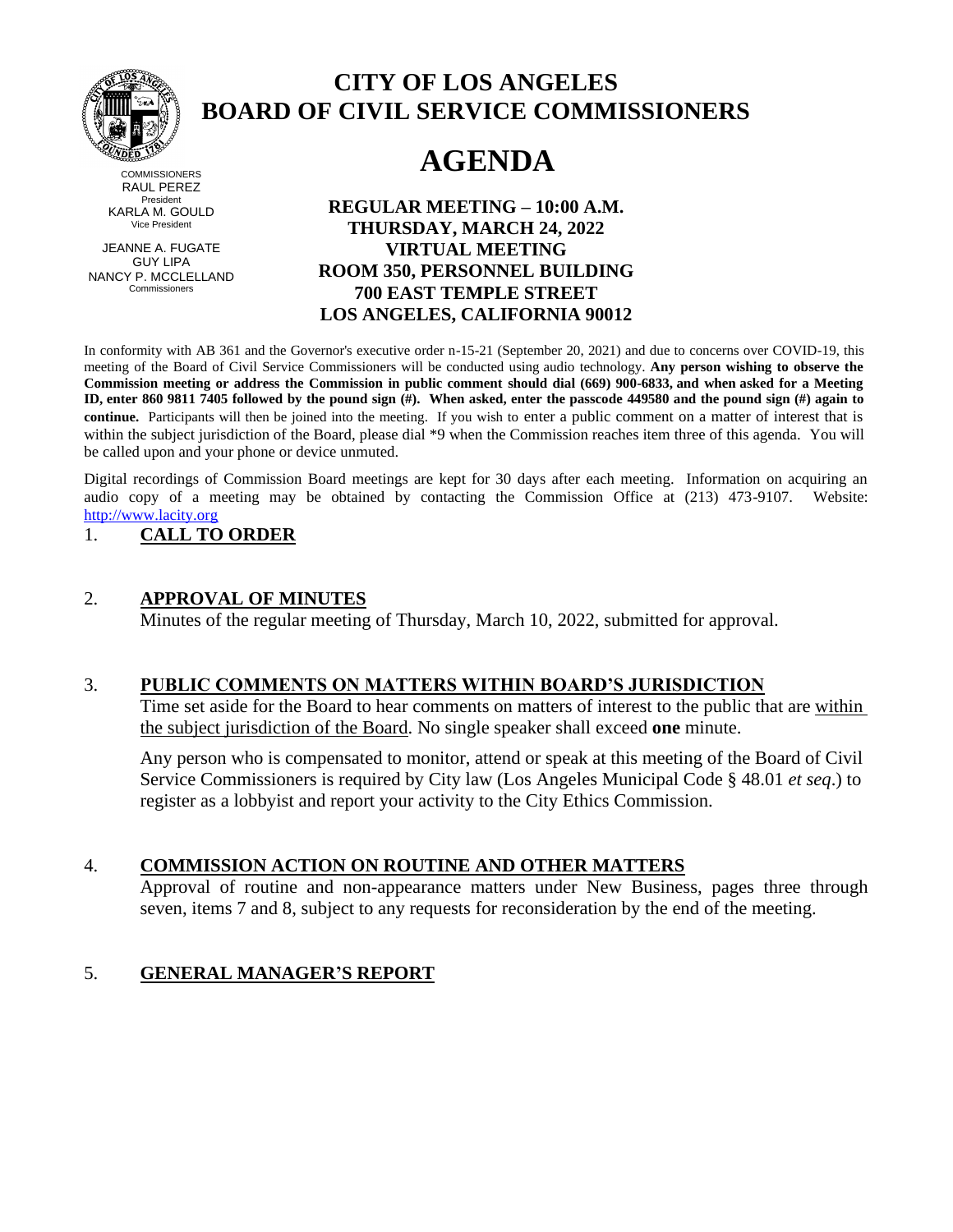## 6. **APPEAL UNDER CHARTER SECTION 1016**

**Timothy MOEN**, Refuse Collection Truck Operator II, Department of Public Works, Bureau of Sanitation. Suspension effective April 6, 2020 to June 12, 2020, inclusive (30-working days) to be served as agreed.

Report and recommendations of the Board's Hearing Examiner Pamela C. Sellers, following the holding of a hearing on September 2, 2021, into the appeal of Mr. Moen.

The Hearing Examiner recommends that the Board:

- A. FIND that the City's *Skelly* due process provisions were met.
- B. Causes of Action:
	- 1. NOT SUSTAIN the cause of action of causing or contributing to an accident by operating City equipment in an unsafe manner on or about May 4, 2018.
- C. FIND that the Suspension effective April 6, 2020 to June 12, 2020 (30 working days), was NOT appropriate and is NOT SUSTAINED.
- D. ADOPT the findings and conclusions in the Hearing Examiner's report as the Board's own. File No. 55464

COMMISSION ACTION: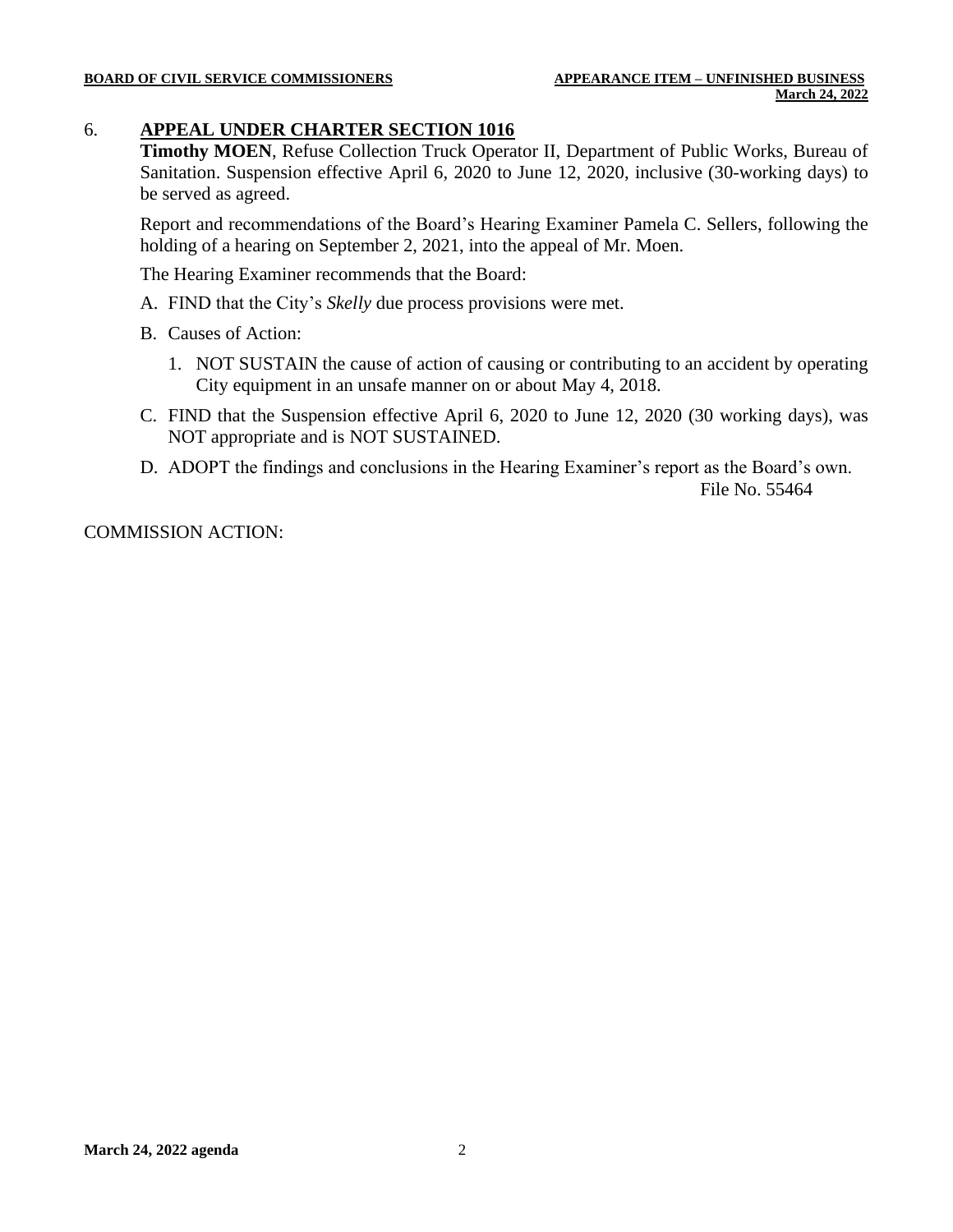### **BOARD OF CIVIL SERVICE COMMISSIONERS NON-APPEARANCE ITEMS – NEW BUSINESS**

### 7. **ADMINISTRATIVE ACTIONS**

The General Manager recommends that:

a. Pursuant to Civil Service Rule 4.2, the Board shall make the significant changes in the following bulletins promulgated on the date noted a matter of record:

## **March 4, 2022**

## **Interdepartmental Promotional and Open Competitive**

TRUCK OPERATOR **Open Competitive** NUTRITIONIST

## **March 11, 2022 Departmental Promotional** SUPERVISING CRIMINALIST **Interdepartmental Promotional and Open Competitive** MACHINIST

NURSE MANAGER

**Interdepartmental Promotional**

## SENIOR PERSONNEL ANALYST

## **Open Competitive**

WATER TREATMENT OPERATOR

- b. Make a matter of record the General Manager's action in approving the use of the following Special Examining Assistants:
	- 1) **ASSOCIATE ZONING ADMINISTRATOR** Estineh MAILIAN, Chief Zoning Administrator and Lisa WEBBER, Deputy Director of Planning, City Planning Department
	- 2) **BUILDING MECHANICAL INSPECTOR** Willie Pierre ROSS, Senior Building Mechanical Inspector, Department of Building and Safety

## 3) **CITY PLANNING ASSOCIATE**

Valentina KNOX-JONES, City Planner, City Planning Department and Vinita WASKOW, Airport Planner, Department of Airports

## 4) **COMMUNICATIONS ELECTRICIAN**

Dana PORTER, Communications Electrician Supervisor, Department of Water & Power and Arleen ANCHETA, Communications Electrician Supervisor, Information Technology Agency

5) **EXECUTIVE ADMINISTRATIVE ASSISTANT** Shana BONSTIN, Deputy Director of Planning, City Planning Department and Alfred MATA, Deputy City Engineer, Department of Public Works, Bureau of Engineering

## 6) **LABORATORY TECHNICIAN**

Asseged TESHOME, Chemist, Department of Water & Power

## 7) **LEGISLATIVE ASSISTANT**

Shannon HOPPES, Prima Program Manager, General Services Department, and Patrice LATTIMORE, Chief Management Analyst, Office of the City Clerk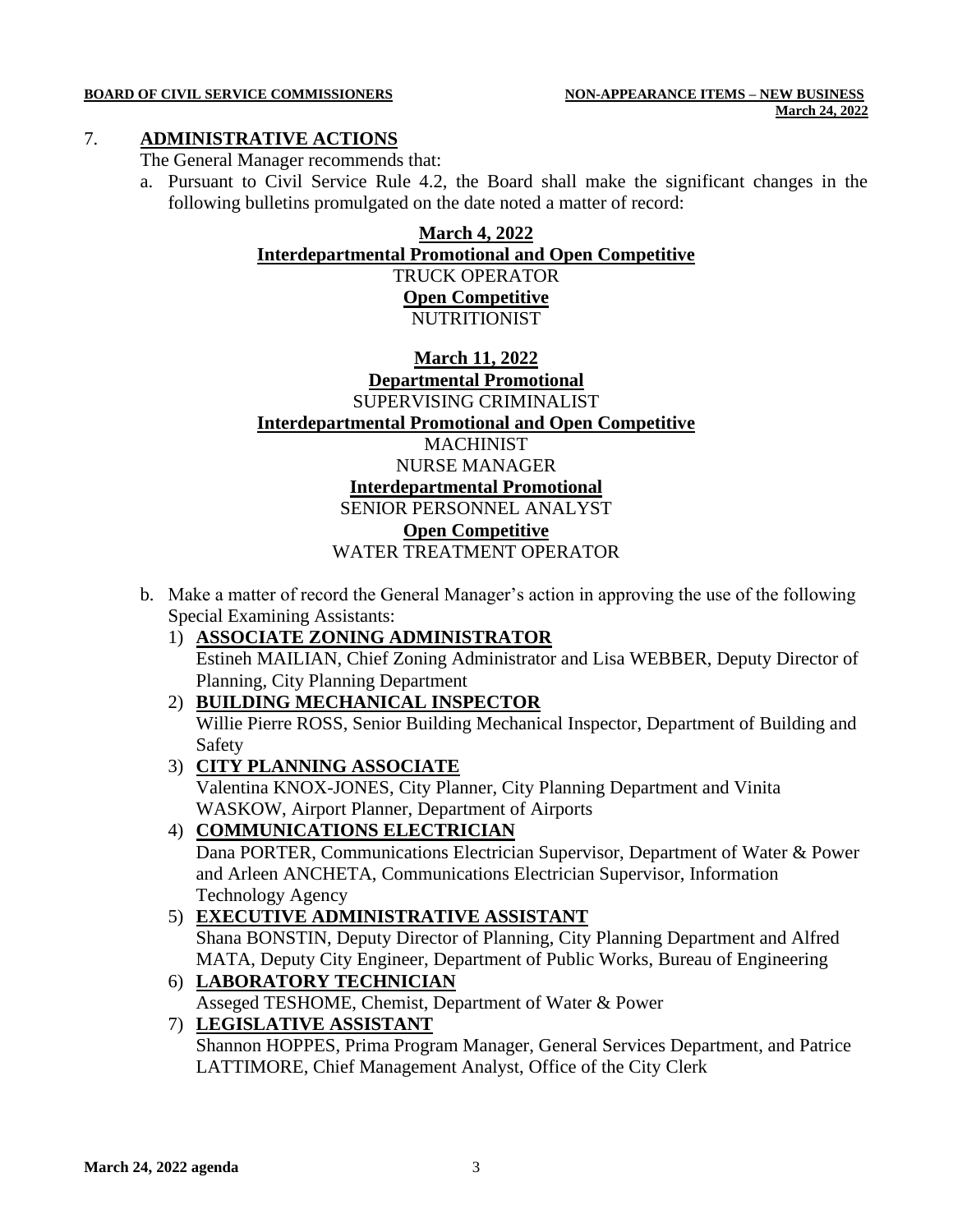## 7. **ADMINISTRATIVE ACTIONS, (Continued)**

The General Manager recommends that:

b. Make a matter of record the General Manager's action in approving the use of the following Special Examining Assistants, (Continued):

## 8) **LOAD DISPATCHER**

Scott A. BUCHER and Matthew J. EMERSON, Senior Load Dispatchers, Department of Water & Power

## 9) **PAINTER**

Danilo SIGUENZA, Painter Supervisor, Department of Water & Power and James SIPOTZ, Painter Supervisor, Department of Recreation and Parks

## 10) **PAYROLL SUPERVISOR**

Jose De JESUS, Fiscal Systems Specialist I, Los Angeles Housing Department and Stella MENDOZA, Management Analyst, Office of the City Administrative Officer

### 11) **SECRETARY**

Caroletta JOHNSON and Hydee VILLARREAL, Secretaries Legal, Department of Water & Power

## 12) **SENIOR BUILDING MECHANICAL INSPECTOR**

Armond GREGORYONA and Michael SMITH, Principal Inspectors, Department of Building and Safety

## 13) **SENIOR LEGISLATIVE ASSISTANT**

Petty SANTOS, Executive Officer City Clerk and Holly L. WOLCOTT, City Clerk, Office of the City Clerk

## 14) **STEAM PLANT OPERATING SUPERVISOR**

Matthew PEARNE and Ryan Lawrence GRAY, Electrical Services Managers, Department of Water and Power

## 15) **ZOO REGISTRAR** Candace SCLIMENTI, Zoo Curator, Zoo Department

File No.

c. Make it a matter of record the General Manager's action in approving the use of raters for the evaluation of Training and Experience Questionnaires for the following examination:

## **CHIEF ADMINISTRATIVE ANALYST**

Yolanda CHAVEZ, Assistant City Administrative Officer, Office of the City Administrative Officer, Raymond CIRANNA, General Manager, Los Angeles Fire and Police Pensions Department, Matias FARFAN, Assistant Chief Legislative Analyst, Office of the Chief Legislative Analyst, Neil GUGLIELMO, General Manager, Los Angeles City Employees' Retirement System

## **CRIMINALIST**

Meghan CIRIVELLO, Sherillelynn LEE, Marissa BIRAIMAH and Eric WAHOSKE, Supervising Criminalists, Los Angeles Police Department

## **DEPARTMENTAL AUDIT MANAGER**

Elaine BOYD, Chief Accountant-Auditor, County of Los Angeles, Juan PEREZ, Chief of Audits, County of San Diego

File No.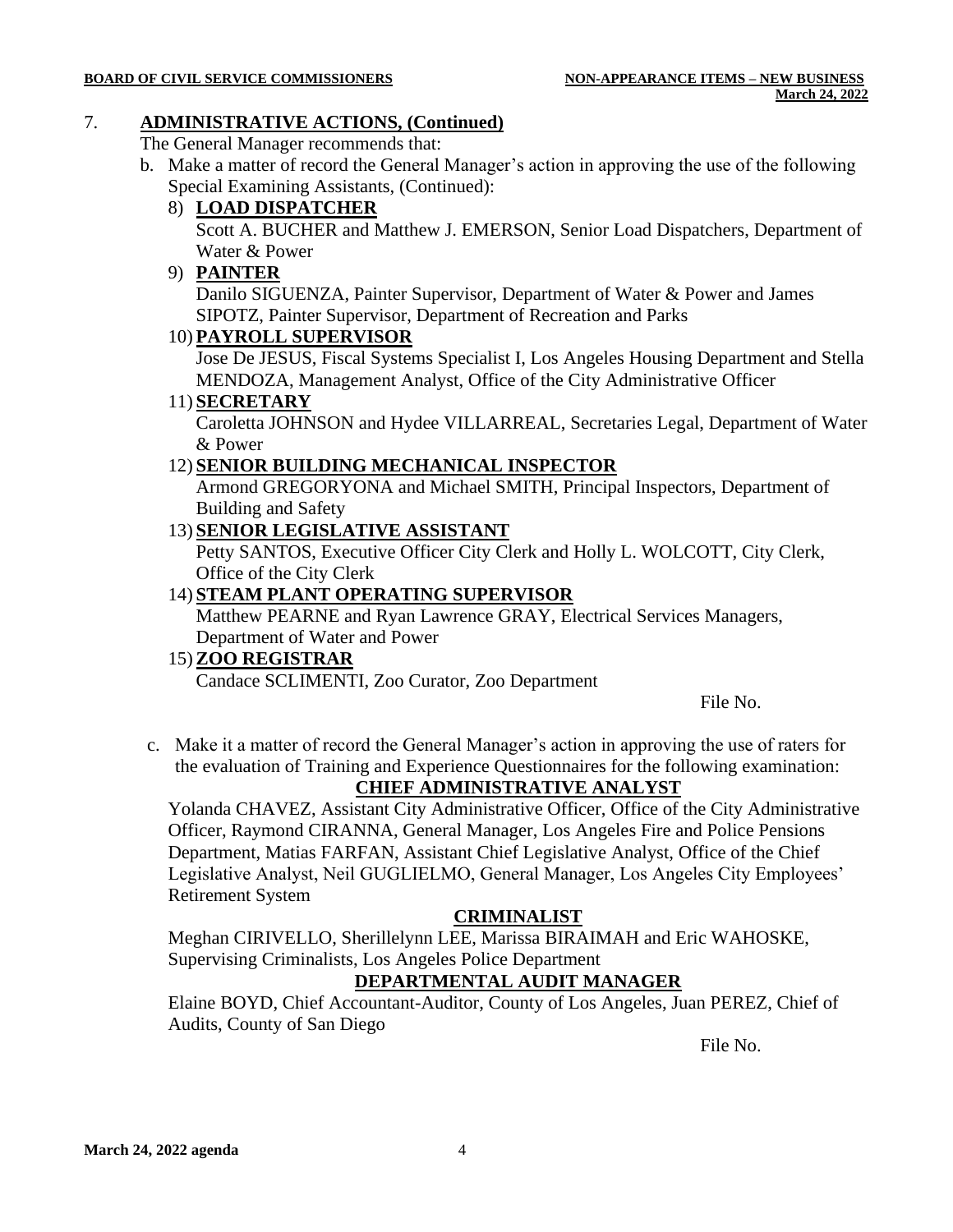## 7. **ADMINISTRATIVE ACTIONS**

d. Approve the change of the test of fitness method in the open examination for **BACKGROUND INVESTIGATION MANAGER**. The examination will be comprised of an advisory essay and 100% interview.

File No.

## e. Make the following APPEAL a matter of record: Discharge

**Balair DORSEY,** Security Officer, Harbor Department. The Department filed the General Form 77 with Personnel Records on February 9, 2022.

Cause of Action: 1) Failure to remain alert and responsive while on duty; i.e., sleeping on the job at assigned post on July 12, 2020, September 27, 2020 and September 28, 2020.

> 2) Failure to ensure the security of assigned post on September 27, 2020 and September 28, 2020 when the employee permitted the main gate arm of the Harbor Department Construction and Maintenance Yard to remain in the raised open position.

> 3) Failure to abide by the uniform regulation for a security officer. 4) Violation of California state law on October 17, 2020 by having in his possession a fully loaded 15-round 9mm Glock magazine. 5) Association with or joined a criminal gang which the employee knew or reasonably should have known the criminal nature of the

organization.

6) Engaging in off-duty conduct which the employee knew or reasonably should have known was unbecoming to a member of the Los Angeles Port Police Department and was contrary to good order, efficiency or moral and tends to reflect unfavorably on the Los Angeles Port Police Department.

7) Failure to secure Department issued property having lost his security officer's badge and Department Employee ID on September 25, 2020 despite having served a prior suspension in 2019 and receiving two notices to correct in 2017 and 2019 for similar offences.

Discipline: Discharge effective February 28, 2022.

In accordance with Charter Section 1016, the Appellant filed an appeal via email to the Commission Office on March 4, 2022.

File No.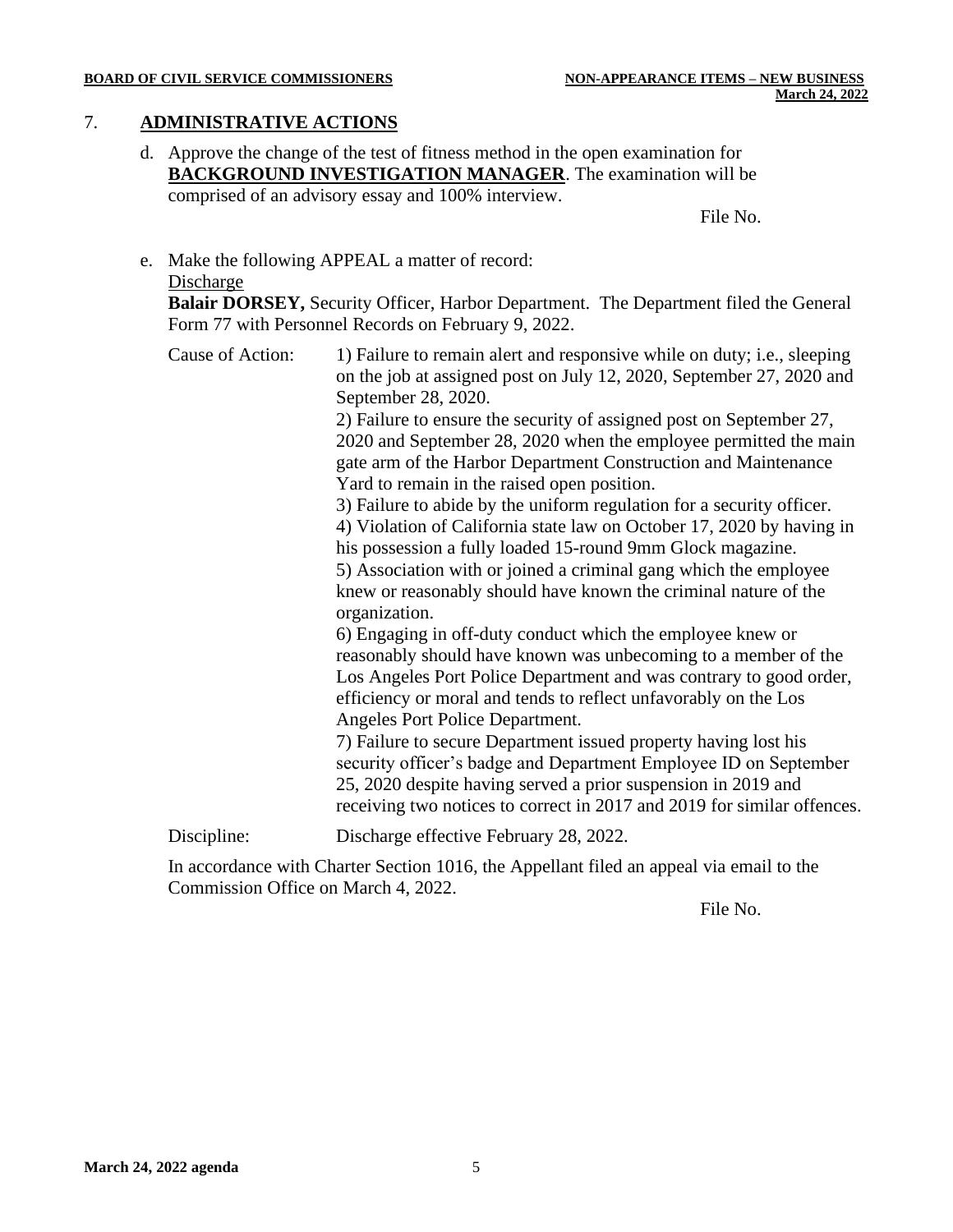## 7. **ADMINISTRATIVE ACTIONS, (Continued)**

f. Make the following NOTICES a matter of record: Suspension

**ELECTRICAL DISTRIBUTION MECHANIC,** Department of Water & Power. The Department filed the General Form 77 with Personnel Records on March 2, 2022.

- Cause of Action: 1) Failure to carry out assigned work responsibilities and maintain a safe and productive workplace for subordinates. 2) Failure to foster an alcohol-free environment by one's own actions and conduct. Discipline: Suspension effective January 31, 2022 to February 28, 2022, inclusive
- (20 working days).

**GARDENER CARETAKER,** Department of Recreation and Parks. The Department filed the General Form 77 with Personnel Records on March 7, 2022.

| Cause of Action: | 1) Causing or contributing to an accident by operating City equipment<br>in an unsafe manner.<br>2) Violation of Department safety rules or practices when endangered<br>the employee or others or damaged City property. |
|------------------|---------------------------------------------------------------------------------------------------------------------------------------------------------------------------------------------------------------------------|
| Discipline:      | Suspension effective February 21, 2022 to March 4, 2022, inclusive<br>(10 working days) to be served as agreed.                                                                                                           |

## **Discharges**

**COMMUNICATION ELECTRICIAN**, Information Technology Agency. The Department filed the General Form 77 with Personnel Records on March 10, 2022.

| Cause of Action: | 1) Falsifying City records such as time reports, milage reports, expense<br>accounts or other work-related documents.<br>2) Leaving assigned work location without proper approval or<br>appropriate reason.<br>3) Failure to perform work assignments adequately or promptly. |
|------------------|--------------------------------------------------------------------------------------------------------------------------------------------------------------------------------------------------------------------------------------------------------------------------------|
| Discipline:      | Discharge effective March 9, 2022.                                                                                                                                                                                                                                             |

**PARK RANGER**, Department of Recreation and Parks. The Department filed the General Form 77 with Personnel Records on March 10, 2022.

Cause of Action: 1) Failure to meet a condition of employment set forth in Ordinance No. 187134 (COVID-19 Vaccination requirement for all current and future City Employees).

Discipline: Discharge effective March 10, 2022.